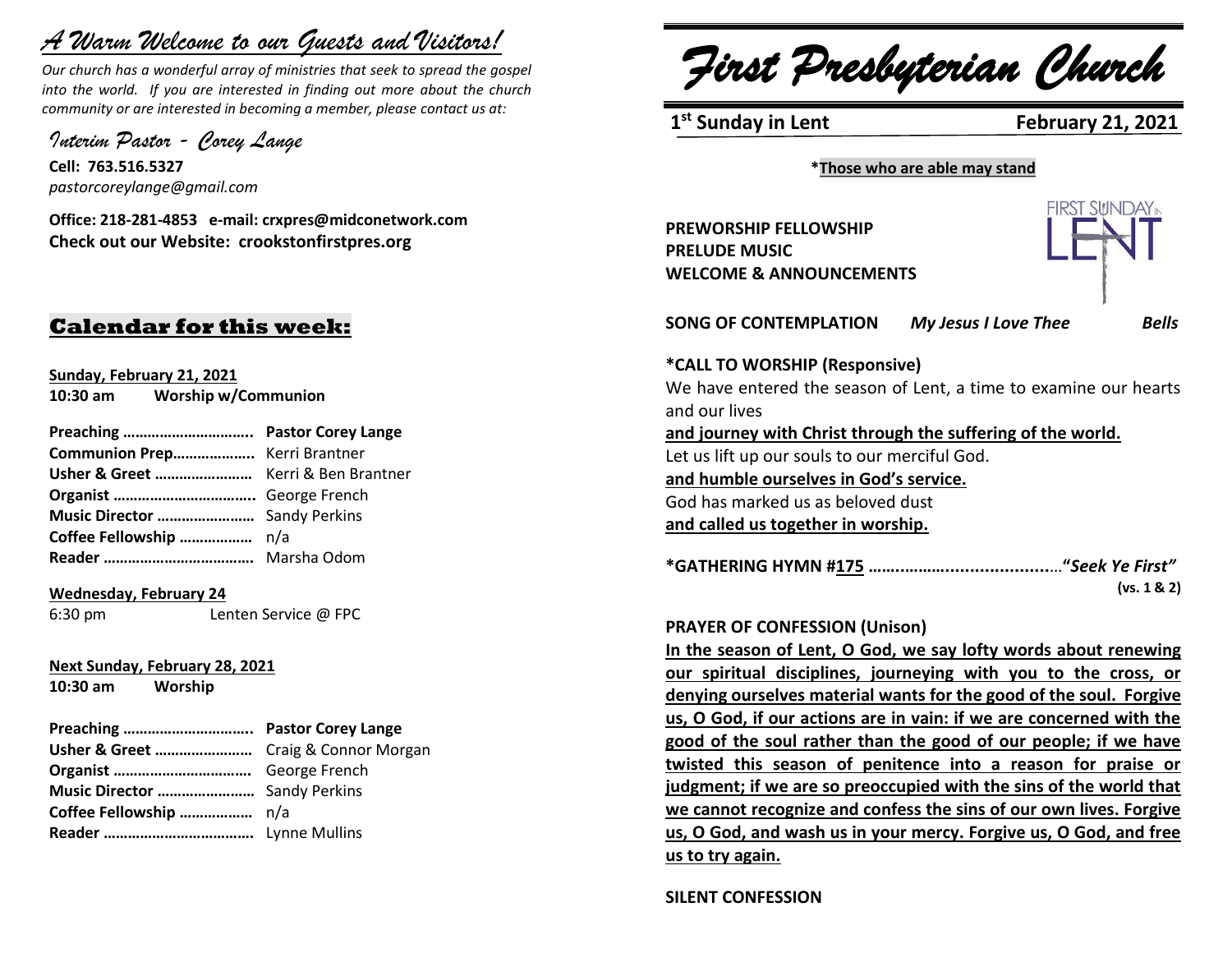# **DECLARATION OF FORGIVENESS (Responsive)**

Anyone who is in Christ is a new creation. The old life has gone; a new life has begun. Know that you are forgiven and be at peace. As God in Christ has forgiven us, let us forgive one another. The Peace of Christ be with you!

**And also with you.** (Please share signs of peace with each other at a distance!)

**\*RESPONSE HYMN #701 …………............................ "***Lord, Prepare Me"*

# **PRAYER FOR ILLUMINATION (Responsive)**

Gracious God, our way in the wilderness, guide us by your Word through these forty days, and minister to us with your Holy Spirit, so that we may be transformed, restored, and renewed: through Jesus Christ our Lord. **Amen.**

### **SCRIPTURE**

| Leader: The Word of the Lord. People: Thanks be to God! |  |
|---------------------------------------------------------|--|

**GOSPEL READING……………………….............................….…Mark 1:9-15** *Leader: The Word of the Lord.* **People: Praise to You, O Christ**

**SERMON -** *Pastor Corey Lange*

# **SILENCE FOR REFLECTION**

**\*HYMN OF THE DAY #519 ……………......….…..….** *"You Are My Strength"*

#### **PRAYERS OF THE PEOPLE**

L: Lord in your mercy *C: Hear our prayer*

**THE LORD'S PRAYER** *(forgive us our "sins")* 

# **\*THE GREAT THANKSGIVING (Responsive)**



The Lord be with you, **and also with you**. Lift up your hearts. **We lift them to the Lord!** 

Let us give thanks to the Lord our God. **It is right to give our thanks and praise.**

# **\*WORDS OF INSTITUTION**

#### **COMMUNION OF THE PEOPLE**



# **PRAYER AFTER COMMUNION (Responsive)**

Thank you, gracious God, for giving us bread for the journey of these forty days. As we travel on through the wilderness, help us to share your grace with others and draw us ever closer to you; through Jesus Christ our Lord. **Amen.**

# **BLESSING AND CHARGE (Responsive)**

Remember the words of the Lord Jesus: If any wish to be my disciples let them take up the cross and follow me. **Amen.**

| (vs. 1 & 3) |
|-------------|

#### **\*DISMISSAL (Responsive)**

Go in peace to love and serve the Lord. **Thanks be to God. Amen.**

### **\*POSTLUDE**



*We'd all like to welcome Pastor Corey Lange as our new interim pastor!*

*\_\_\_\_\_\_\_\_\_\_\_\_\_\_\_\_\_\_\_\_\_\_\_\_\_\_\_\_\_\_\_\_\_\_\_\_\_\_\_\_\_\_\_\_\_\_\_\_*

# *Please continue to be in prayer for:*

Jeri & Cleon Melsa Hank Koza Debby Novotny (Lynne's sister) Karen Mullins (Lynne's sister-in-law) Nancy Amiot (the Finkenbinder's niece) Brent Blake and the Blake families JoAnn Westburg

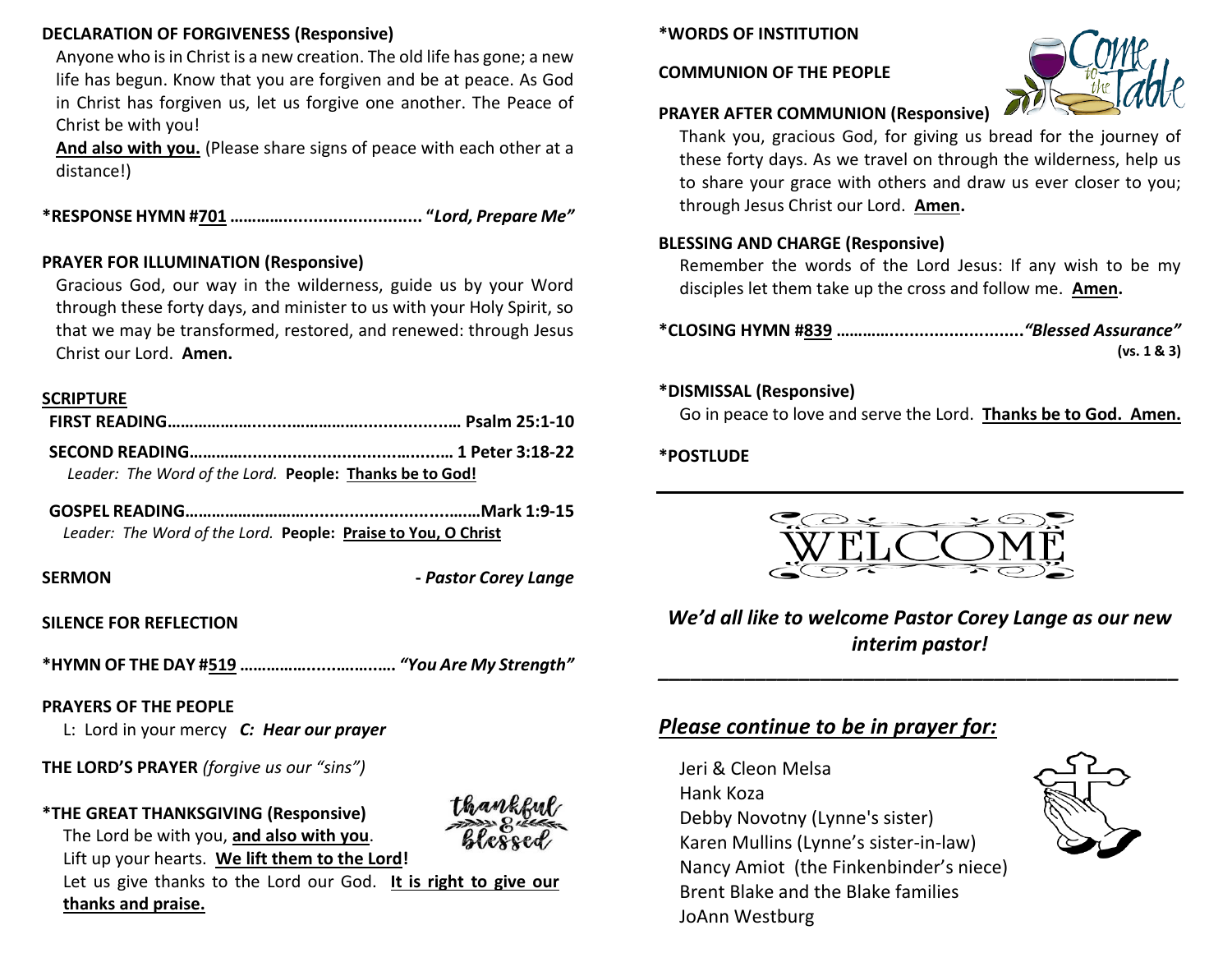# **SEEK YE FIRST**

See ye first the kingdom of God and its righteousness, And all these things shall be added unto you. Allelu, alleluia!

Ask, and it shall be given unto you; seek, and you shall find; Knock, and the door shall be opened unto you. Allelu, alleluia!

# **LORD, PREPARE ME**

Lord, prepare me to be a sanctuary, Pure and holy, tried and true. With thanksgiving, I'll be a living sanctuary for you.

# **SEEK YE FIRST**

See ye first the kingdom of God and its righteousness, And all these things shall be added unto you. Allelu, alleluia!

Ask, and it shall be given unto you; seek, and you shall find; Knock, and the door shall be opened unto you. Allelu, alleluia!

# **LORD, PREPARE ME**

Lord, prepare me to be a sanctuary, Pure and holy, tried and true. With thanksgiving, I'll be a living sanctuary for you.

# **YOU ARE MY STRENGTH**

You are my strength when I am weak; You are the treasure that I seek; You are my all in all.

When I fall down, you pick me up; When I am dry, you fill my cup; you are my all in all.

Jesus, Lamb of God, worthy is your name! Jesus, Lamb of God, worthy is your name!

# **YOU ARE MY STRENGTH**

You are my strength when I am weak; You are the treasure that I seek; You are my all in all.

When I fall down, you pick me up; When I am dry, you fill my cup; you are my all in all.

Jesus, Lamb of God, worthy is your name! Jesus, Lamb of God, worthy is your name!